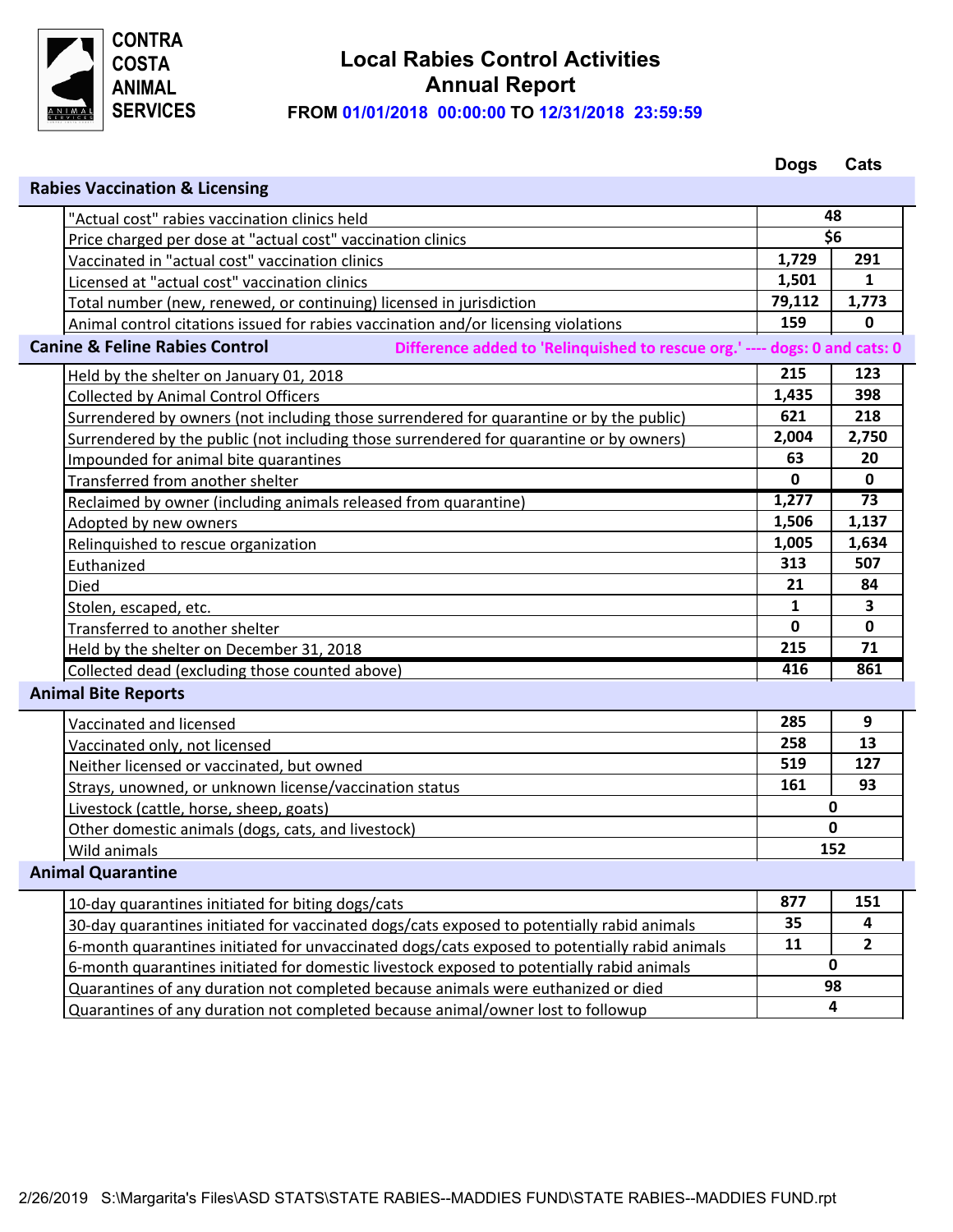### *Vacc & Licensing subreport:*

"Actual cost" rabies vaccination clinics held: **distinct receipt\_dates where Day of the week = Saturday**

Price charged per dose at "actual cost" vaccination clinics: **lineitem.item\_subt for rabbies vacc when it's >0**

Vaccinated in "actual cost" vaccination clinics: **distinct vaccinated animals on Saturdays**

Licensed at "actual cost" vaccination clinics: **distinct licenses sold on Saturdays**

### *Total Licenses subreport:*

Total number (new, renewed, or continuing) licensed in jurisdiction: tag type starts with "LIC" and does not include LIC NOTICEs, pulls **tags with CURRENT and TEMPORARY status from tag\_history, and includes those tags that begin or end in the given timeframe and those that start before and end after the given timeframe** *(only one license per animal is counted)*

### *Vacc and Lic Citations subreport:*

Animal control citations issued for rabies vaccination and/or licensing violations: **violation\_offense.offense="416-6.002"** *Main Report:* **excludes outcome\_type = "DUPLICATE"**

Held by the shelter on [specific date]: **excludes intake\_cond ="DEAD", "UNK DEAD", intake\_subtype="DEAD PCKUP"; includes foster animals with FOSTER outcome\_type before the specific date and outcome\_cond <> "DEAD" (fosters are excluded if they are back to shelter before the specific date); includes kenneled animals without an outcome\_date on the specified date**

Collected by Animal Control Officers: **excludes intake\_cond ="DEAD", "UNK DEAD", intake\_subtype="DEAD PCKUP"; excludes intake\_type ="ADPTN RTRN", "EUTH REQ", "OWNER SUR"; excludes intake\_subtype ="NIGHT", "NIGHT OWN", "OTC", "OTC OWNED"** Surrendered by owners (not including those surrendered for quarantine or by the public): **excludes intake cond ="DEAD", "UNK DEAD", intake\_subtype="DEAD PCKUP"; includes intake\_type ="ADPTN RTRN", "EUTH REQ", "OWNER SUR"**

Surrendered by the public (not including those surrendered for quarantine or by owners): **excludes intake\_cond ="DEAD", "UNK DEAD", intake\_subtype="DEAD PCKUP"; includes intake\_subtype ="NIGHT", "NIGHT OWN", "OTC", "OTC OWNED" and not** 

**intake\_type="ADPTN RTRN", "DISPO REQ", "EUTH REQ", "OWNER SUR"**

Impounded for animal bite quarantines: **excludes intake\_cond ="DEAD", "UNK DEAD", intake\_subtype="DEAD PCKUP";**

**intake\_type<>"FOSTER"; bite.quar\_location ="ASD M", "ASD P", "ASD-M", "ASD-P" and intake\_date minus bite\_date < 11 days for "HUMAN" bite\_type and <180 days for "A V A" bite\_type**

Reclaimed by owner (including animals released from quarantine): **excludes intake\_cond ="DEAD", "UNK DEAD",** 

**intake\_subtype="DEAD PCKUP"; includes outcome\_type="RTO","RELEASE"**

Adopted by new owners: **excludes intake\_cond ="DEAD", "UNK DEAD", intake\_subtype="DEAD PCKUP"; includes outcome\_type="ADOPTION", excludes outcome\_subtype ="GRP ADOPT"**

Relinquished to rescue organization: **excludes intake\_cond ="DEAD", "UNK DEAD", intake\_subtype="DEAD PCKUP"; includes outcome\_type="RTF","TNR","WORK CAT P", "TRANSFER" with outcome\_subtype = "an agency" and outcome\_subtype ="GRP ADOPT"** Euthanized: **excludes intake\_cond ="DEAD", "UNK DEAD", intake\_subtype="DEAD PCKUP"; includes outcome\_type="EUTH"** Died: **excludes intake\_cond ="DEAD", "UNK DEAD", intake\_subtype="DEAD PCKUP"; includes outcome\_type="DIED","DISPOSAL" and outcome\_type="TRANSFER" with outcome\_subtype="PH LAB"**

Stolen, escaped, etc.: **excludes intake\_cond ="DEAD", "UNK DEAD", intake\_subtype="DEAD PCKUP"; includes outcome\_type="MISSING"**

Collected dead (excluding those counted above): **includes intake\_cond ="DEAD","UNK DEAD" and intake\_subtype="DEAD PCKUP"** *Animal Bites subreport:* **includes more than one bite number per animal only if bite dates differ, records selected by bite\_date, which must be in the given timeframe**

Vaccinated and licensed: **tag and vaccine' dates are checked against the bite date - in this category, both are current at the date of bite, includes license types that start with "LIC" does not include LIC NOTICEs**

Vaccinated only, not licensed: **tag vaccines are checked first, if not found, treatment medication that starts with VACC RAB is checked**  Neither licensed or vaccinated, but owned: **excludes animals that have animal\_no like "A00000\*", excludes onwer id "P999999"** Strays, unowned, or unknown license/vaccination status: **includes animals with no tag, no vaccines and no owner**

Other domestic animals (excluding dogs and cats): **includes rabbits and livestock**

Wild animals: **includes animal type of "OTHER"**

*Animal Quaratine subreport:* **includes more than one quarantine per animal only if quarantine dates differ, records selected by quar\_date, which must be in the given timeframe**

10-day quarantines initiated for biting dogs/cats: includes bite type="HUMAN" with a minimum of 10 days between the bite date and **quar\_end or 10 days between the bite\_date and quar\_date if no quar\_end entered**

30-day quarantines initiated for vaccinated dogs/cats exposed to potentially rabid animals: **includes bite\_type="A V A" with a minimum of 30 days between the bite\_date and quar\_end or bite\_date and quar\_date if quar\_end is not entered, current vacc is found by first checking tag vaccines and if not found, treatment medication that starts with VACC RAB is checked** 

6-month quarantines initiated for unvaccinated dogs/cats exposed to potentially rabid animals: **includes bite\_type="A V A" and minimum of 180 days between the bite\_date and quar\_end**

6-month quarantines initiated for domestic livestock exposed to potentially rabid animals: **livestock ONLY with bite\_type="A V A" and a minimum of 180 days between the bite\_date and quar\_end**

Quarantines of any duration not completed because animals were euthanized or died: **includes animals that have tolab\_date** Quarantines of any duration not completed because animal/owner lost to followup: **includes all animals (wild as well) with lesser number of days needed between the bite\_date and quar\_end according to the bite type and vaccination**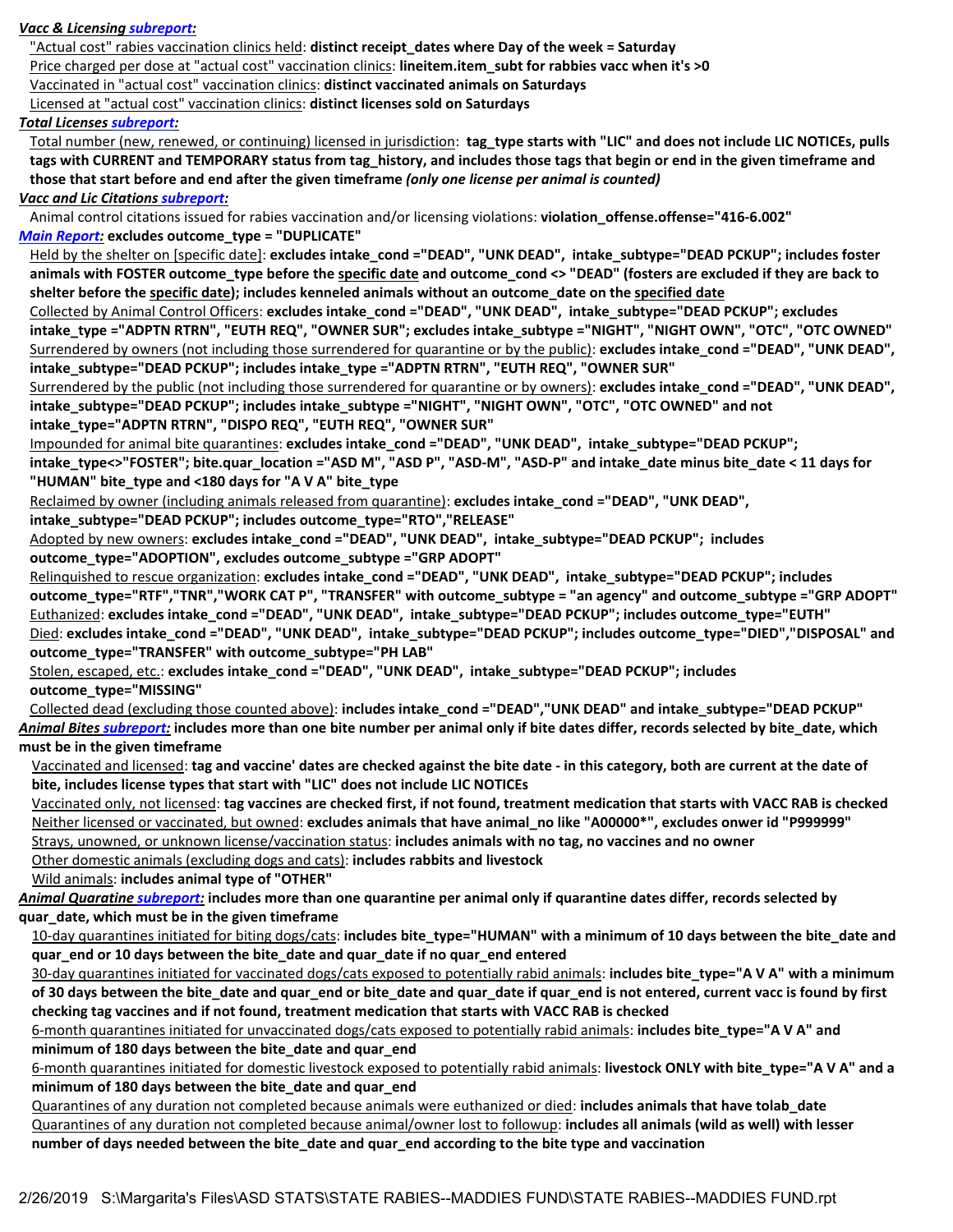# Exhibit A

# Animal Statistics Table

|   |                                                                                 | <b>Dogs</b>    | Cats        | <b>Total</b> |
|---|---------------------------------------------------------------------------------|----------------|-------------|--------------|
|   | <b>NAME OF ORGANIZATION: Contra Costa County Animal Services Department</b>     |                |             |              |
|   | DATE OF REPORT: January 1, 2018 through December 31, 2018                       |                |             |              |
|   | A BEGINNING SHELTER COUNT January 1, 2018                                       | 215            | 123         | 338          |
|   |                                                                                 |                |             |              |
|   | <b>INTAKE (Live Dogs &amp; Cats Only)</b>                                       |                |             |              |
|   | From the Public                                                                 |                |             |              |
|   | Healthy                                                                         | 3,215          | 820         | 4,035        |
|   | Treatable - Rehabilitatable                                                     | 365            | 364         | 729          |
|   | Treatable - Manageable                                                          | 0              | 0           | $\mathbf 0$  |
|   | Unhealthy & Untreatable                                                         | 381            | 2,153       | 2,534        |
|   | <b>B</b> Subtotal Intake from the Public                                        | 3,961          | 3,337       | 7,298        |
|   | Incoming Transfers from Organizations within Community/Coalition                |                |             |              |
|   | Healthy                                                                         |                |             |              |
|   | Treatable - Rehabilitatable                                                     |                |             |              |
|   | Treatable - Manageable                                                          |                |             |              |
|   | Unhealthy & Untreatable                                                         |                |             |              |
|   | C Subtotal Intake from Incoming Transfers from Orgs within Community/Coalition  | $\mathbf 0$    | $\mathbf 0$ | $\mathbf 0$  |
|   | Incoming Transfers from Organizations outside Community/Coalition               |                |             |              |
|   | Healthy                                                                         |                |             |              |
|   | Treatable - Rehabilitatable                                                     |                |             |              |
|   | Treatable - Manageable                                                          |                |             |              |
|   | Unhealthy & Untreatable                                                         |                |             |              |
|   | D Subtotal Intake from Incoming Transfers from Orgs outside Community/Coalition | $\mathbf 0$    | $\mathbf 0$ | $\mathbf 0$  |
|   | From Owners/Guardians Requesting Euthanasia                                     |                |             |              |
|   | Healthy                                                                         | 8              | 0           | 8            |
|   | Treatable - Rehabilitatable                                                     | $\overline{2}$ | 2           | 4            |
|   | Treatable - Manageable                                                          | 0              | 0           | $\mathbf{0}$ |
|   | <b>Unhealthy &amp; Untreatable</b>                                              | 152            | 47          | 199          |
| E | <b>Subtotal Intake from Qwners/Guardians Requesting Euthanasia</b>              | 162            | 49          | 211          |
| F | Total Intake $[B + C + D + E]$                                                  | 4,123          | 3,386       | 7,509        |
| G | Owner/Guardian Requested Euthanasia (Unhealthy & Untreatable Only)              | 151            | 47          | 198          |
| H | <b>ADJUSTED TOTAL INTAKE [F minus G]</b>                                        | 3,972          | 3,339       | 7,311        |
|   |                                                                                 |                |             |              |